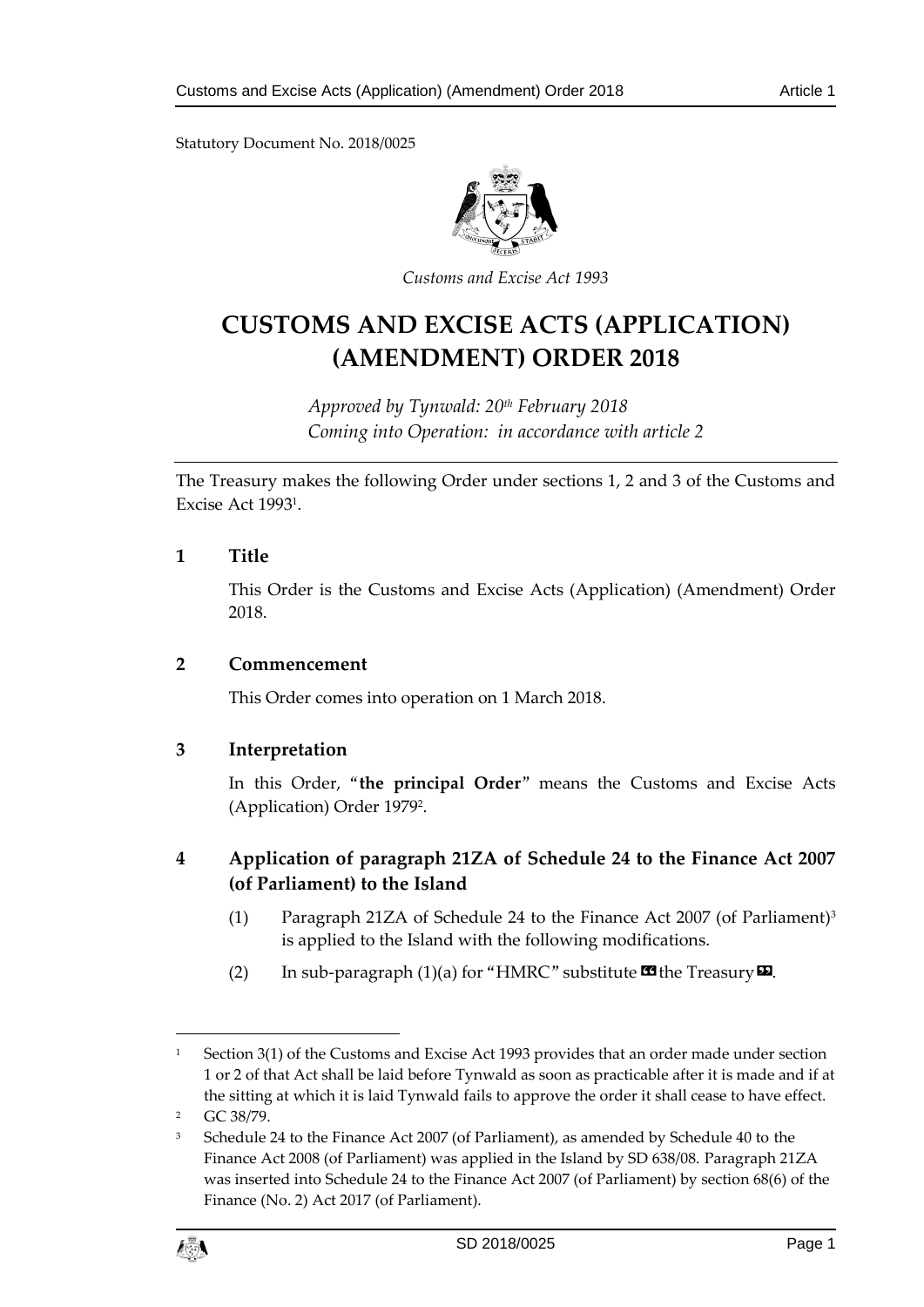- (3) In sub-paragraphs (1)(a) and (2) for "VATA 1994" substitute  $\blacksquare$  the Value Added Tax Act 1996<sup>D</sup>.
- (4) The text of paragraph 21ZA as applied to the Island is annexed to this Order.

## **5 Amendment to Schedule 1 to the principal Order**

- (1) As a consequence of Article 4, the principal Order is amended as follows.
- (2) In Part IIIA of Schedule 1, in the entry relating to the Finance Act 2007 (c.11), after "Schedule 24, as amended by Schedule 40 to the Finance Act 2008" insert  $\mathbf{C}$  (as amended by section 68(6) of the Finance (No. 2) Act  $2017$  (c.32)) $\blacksquare$ .
- (3) In Schedule 21 (application of Schedule 24 to the Finance Act 2007 (c.11), as amended by Schedule 40 to the Finance Act 2008 (c.9), to the Island), after the entry relating to paragraph 19, insert the following entry –

| <b>Example 21ZA</b> | Penalty under<br>Section 69C of<br>the Value Added<br><b>Tax Act 1996</b> | (a) | in sub-paragraph $(1)(a)$<br>for "HMRC" substitute<br><b>E</b> the Treasury <b>D</b> ;               |
|---------------------|---------------------------------------------------------------------------|-----|------------------------------------------------------------------------------------------------------|
|                     |                                                                           | (b) | in sub-paragraphs $(1)(a)$<br>and (2) for "VATA<br>1994" substitute<br><b>Ed</b> Value Added Tax Act |

#### **MADE 25TH JANUARY 2018**

## **A L CANNAN** *Minister for the Treasury*

1996».».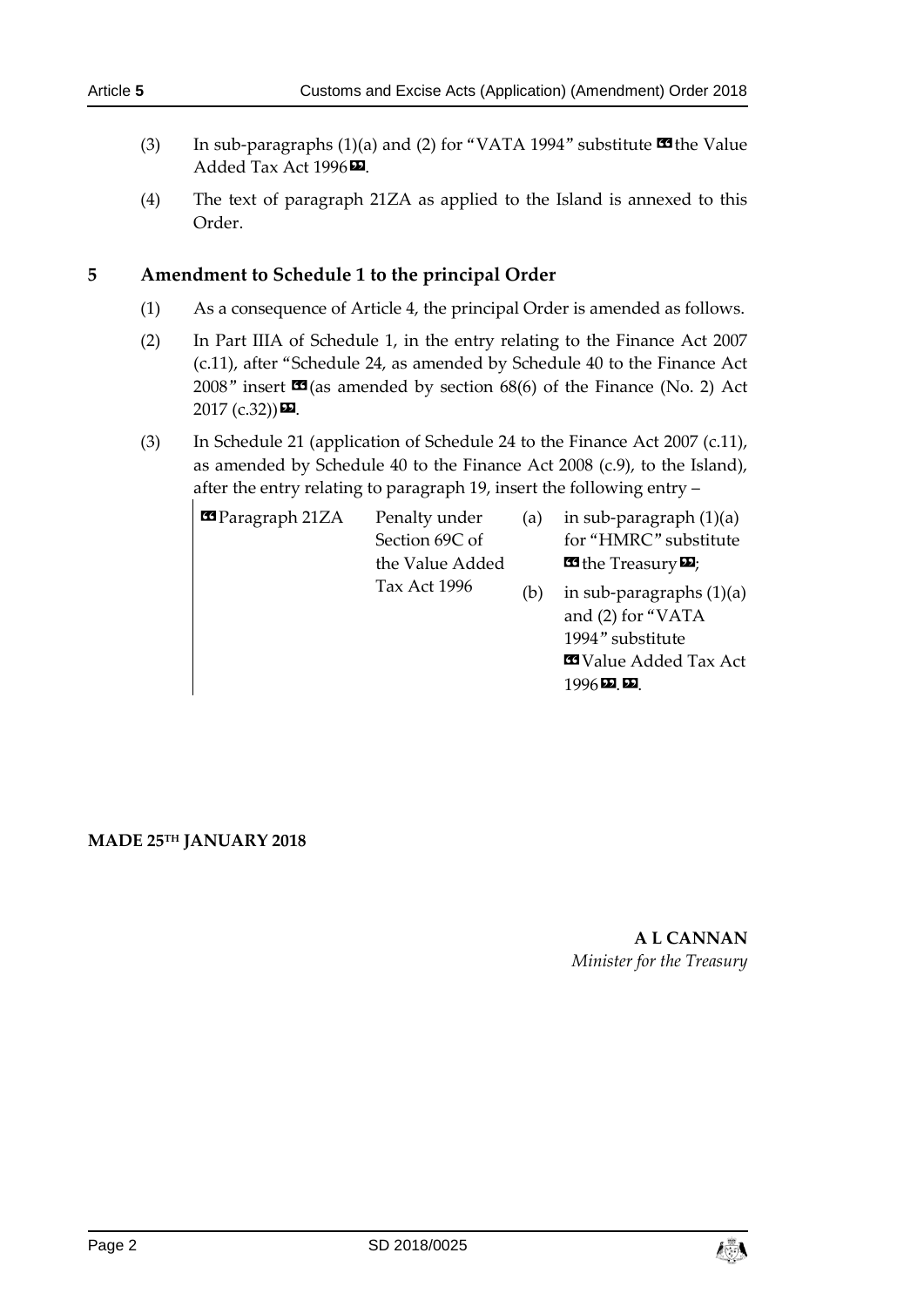## *EXPLANATORY NOTE*

#### *(This note is not part of the Order)*

This Order applies paragraph 21ZA of Schedule 24 to the Finance Act 2007 (of Parliament) to the Island and amends Schedule 21 to the Customs and Excise Acts (Application) Order 1979<sup>4</sup> (the "principal Order"). The principal Order is an instrument used to apply certain provisions of United Kingdom law to the Island relating to customs and excise. In this instance, the United Kingdom law is Schedule 24 to the Finance Act 2007<sup>5</sup> . The amendment provides that a person cannot be liable for a penalty under paragraph 1 of that Schedule if they have already been assessed for a penalty under section 69C of the Value Added Tax Act 1996.

Section 69C of the Value Added Tax Act 1996 was inserted by the Value Added Tax Act 1996 (Amendment) Order 2018<sup>6</sup>, and introduces a new penalty for participation in VAT fraud.

<sup>6</sup> SD 2018/0024.



 $\overline{a}$ 

<sup>4</sup> GC 38/79.

<sup>5</sup> SD 638/08. There are previous amendments to Schedule 21 to GC 38/79, but none are relevant.